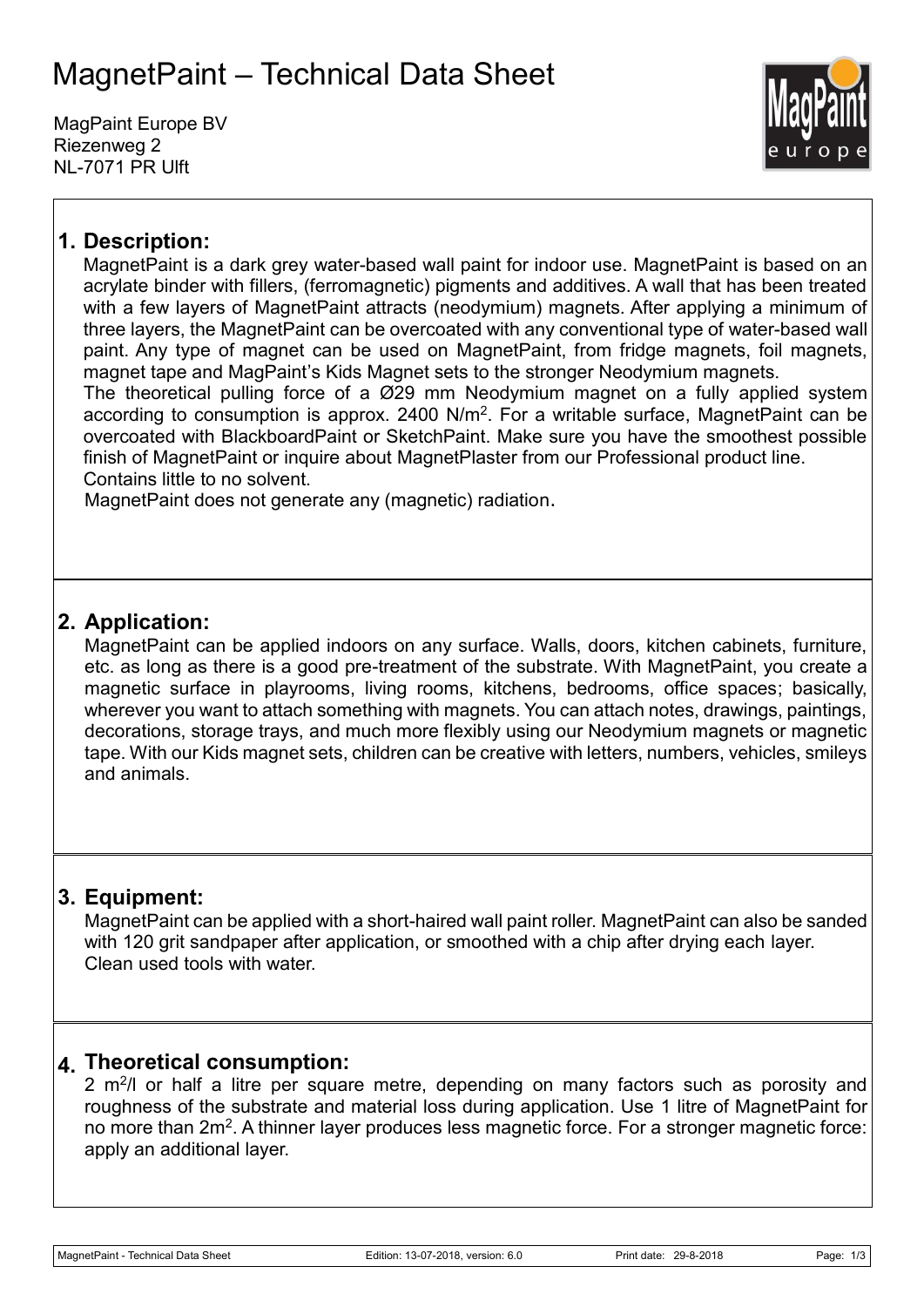# MagnetPaint – Technical Data Sheet

MagPaint Europe BV Riezenweg 2 NL-7071 PR Ulft



#### **5. Instructions for use - Application:**

Pre-treatment: it is best to clean and sand the surface properly. MagnetPaint can be applied directly on absorbent surfaces such as wood, MDF and Gypsum cardboard. Sand existing coatings or plastic surfaces for a good matt finish. Remove any damaged or peeling paint layers. If you want to be able to remove the MagnetPaint later, you can apply paintable wallpaper first.

Application: do not process at a temperature below +5°C and/or a relative humidity of more than 80%. Open the MagnetPaint and stir to a homogeneous mass. The heavy magnetic component may have subsided to the bottom during storage. Stir 2.5 L and 5 L cans, if necessary, with a (cordless drill) mixer. Pour the MagnetPaint into a roller box and saturate the short-haired roller. Remove excess paint and apply the MagnetPaint to the prepared substrate. Use short strokes to evenly distribute the MagnetPaint across a small area until the roller no longer applies any paint. This ensures the smoothest result. Apply a covering layer of MagnetPaint, piece by piece. A layer that is too thick causes a bumpy result. After drying for 4 hours, you can apply a second (and third) layer in the same way. If you still have paint after three layers, you can use it for an additional layer. This creates an even stronger magnetic force. For an extra smooth result, you can sand the MagnetPaint with 120 grit sandpaper after applying each layer. Wear suitable respiratory protection for this and brush off the surface thoroughly. If necessary, test the magnetic force before you finish the MagnetPaint.

Finish: twelve hours after applying the last layer, MagnetPaint can be overcoated with any common type of wall paint in any colour. MagnetPaint can also be covered with thin wallpaper.

#### **6. Instructions for use - Use:**

24 hours after applying the last layer, MagnetPaint can be fully loaded with Magnets. Any type of magnet can be used with MagnetPaint. The attraction depends not only on the layer thickness of the MagnetPaint, but also on the force of the magnet used and the contact surface of the magnet with the paint. Neodymium magnets have the strongest magnetic force. Foil magnets have a large contact surface. You can also attach our magnetic tape to the back of flat objects for flexible suspension. Select the right magnet depending on what you want to put on the wall.

#### **7. Storage advice:**

In unopened packaging, in a dry, well-ventilated room, away from direct sunlight at temperatures between 5°C and 35°C. Perishable after opening.